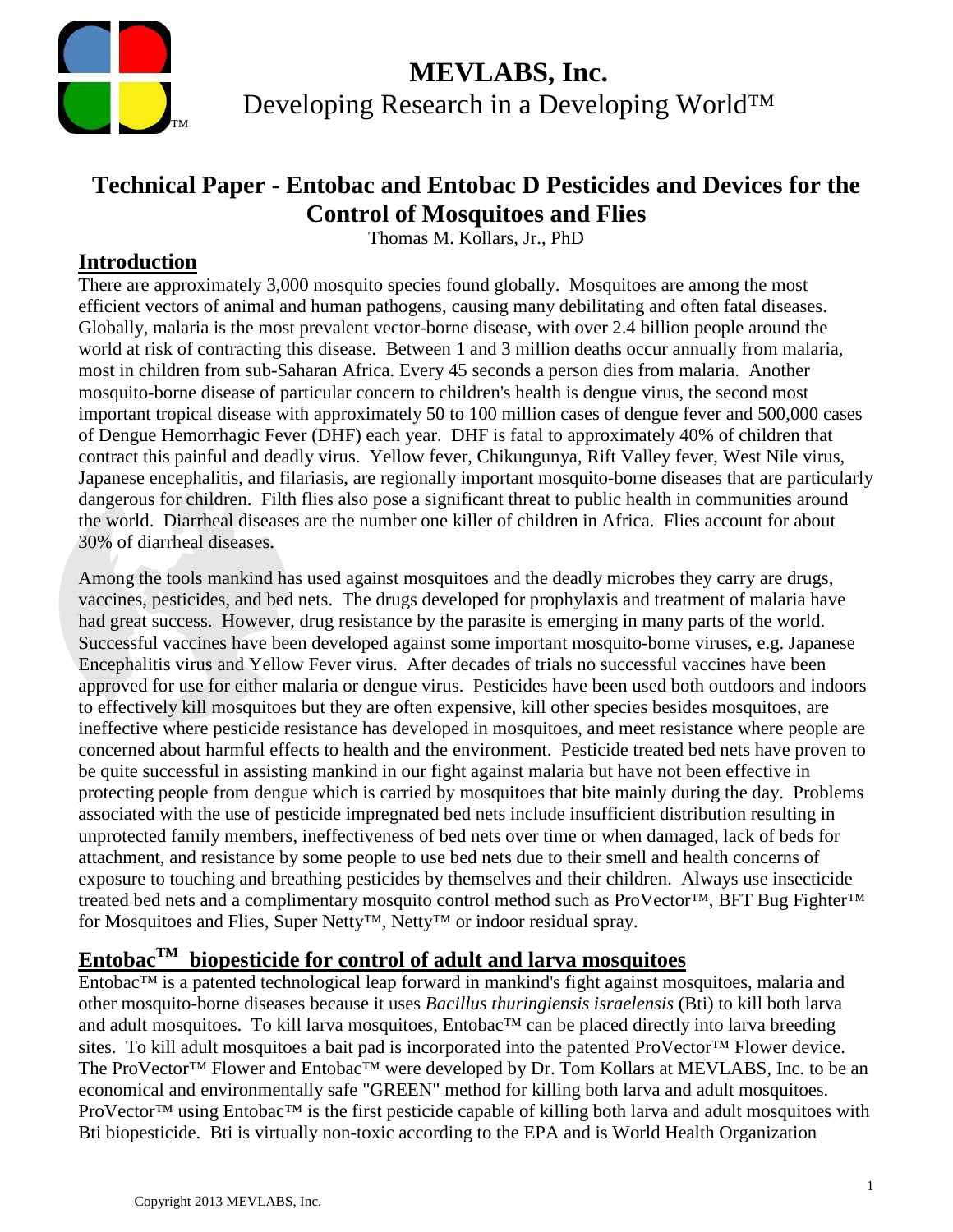

WHOPES recommended for mosquito larva control. Because the ProVector<sup>™</sup> targets adult mosquitoes by luring them to feed on Entobac™, it is cost effective and environmentally safe. Indoor Residual

Spraying (IRS) is very effective in the spatial elimination of malaria by reducing adult mosquito populations. Like IRS, the ProVector<sup>™</sup> with Entobac<sup>™</sup> eliminates the adults however, Entobac<sup>™</sup> is harmless to people and pets. Laboratory studies have also shown that Bti in Entobac™ can be delivered to larvae mosquitoes by adult mosquitoes as they die in breeding sites. While insecticide treated bed nets effectively protect people while they are sleeping, the ProVector<sup>™</sup> can help the entire household (average of 7 people) 24 hours a day when they are not under the bed net. The ProVector™ Flower with Entobac™ attracts mosquitoes indoors from approximately 5 meters. We recommend the ProVector™ Flower be used in combination with bed nets and other integrated pest management strategies to provide maximum protection to individuals and families at risk of malaria and other mosquito-borne diseases. The Entobac™ Bait Pad is designed to last months in the ProVector™ Flower, depending on the number of mosquitoes that feed on the bait pad. Each home should have a minimum of one ProVector™ Flower with Entobac™ Bait Pad. Another major goal of our team is to have the plastic ProVector™ Flower manufactured in countries where it is used. The ProVector™ is designed for use indoors or outdoors when protected from rain and direct sunlight. There are two methods of delivery 1) Entobac™ as an adulticide/larvicide used in devices and 2) Entobac™ L is a larvicide in pellet form directly added to water.

**The ProVector Flower imitates the look of flowers in order to trick the adult mosquitoes into ingesting the EntobacTM biopesticide which imitates flower nectar**



 $ProVector^{TM}$  Flower with Entobac™ Bait Pad



ProVector<sup>TM</sup> Flower in a Kenyan Home

#### **EntobacTM D formula for control of Flies and Mosquitoes:**

Entobac™ D adds Deltamethrin pyrethroid to give the added benefit of killing filth flies. It rapidly kills mosquitoes and flies, but loses the advantage of the mosquitoes taking Bti to larval breeding sites. It is not used in water. Deltamethrin is widely used to treat bed nets and clothing. Entobac™ D targets adult mosquitoes in the ProVector device. Mosquitoes and Filth Flies are targeted when Entobac™ D is used in the BFT Bug Fighter™ for Mosquitoes and Flies, Super Netty™ or the Netty™. After ingesting Entobac™ D, adult mosquitoes and flies die within 24 hours.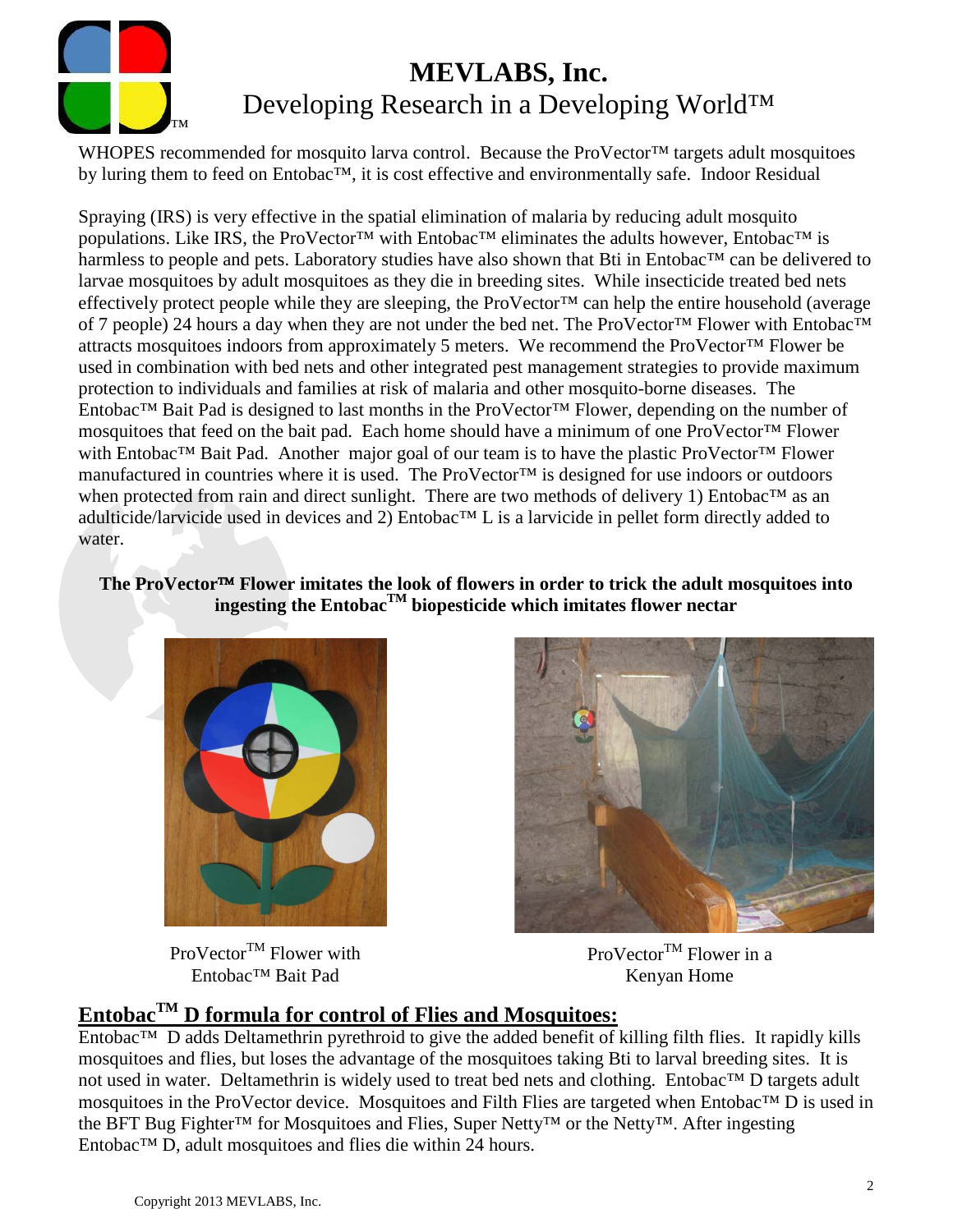

#### **Super NettyTM and NettyTM device**

The Super Netty<sup>™</sup> and Netty<sup>™</sup> are two devices that provide eco-friendly and low-cost mosquito and fly control. The Super Netty™ consists of a 6 inch square of multi-colored cardboard with a plug of Entobac™ D pesticide. The Netty™ device consists of a piece of paper with a color pattern on one side and Entobac™ D pesticide applied to the other side. The Super Netty™ is used only indoors. The Netty<sup>™</sup> can be used indoors or outdoors. When used outdoors, the Netty<sup>™</sup> must be rolled color side out and placed inside of a clear plastic bottle. The bottle is then hung upside down to protect the Netty™ from the weather. When used indoors, the Netty™ can be placed in a bottle or hung alone. The Super Netty<sup>™</sup> lasts up to 1 to 2 months and the Netty<sup>™</sup> lasts 1 to 2 weeks depending on mosquito and fly populations.







bottle outdoors

### **BFT Bug FighterTM (Fly and Mosquito) control**

The BFT Bug Fighter™ for Flies and Mosquitoes uses the Entobac™ D Bait Pad for control of Flies and Mosquitoes. Mosquitoes and Flies feed through holes in the bottom of the tube. The Entobac™ D Bait Pad can last several months and must be replaced when bait is depleted. The BFT Bug Fighter™ can be used indoors or outdoors to safely deliver Bti and Deltamethrin pyrethroid to mosquitoes and flies.



BFT Bug Fighter<sup>™</sup> for<br>Flies and Mosquitoes



BFT Bug Fighter™ and ProVector™ are being used in State Orphanages and Retirement Homes in Honduras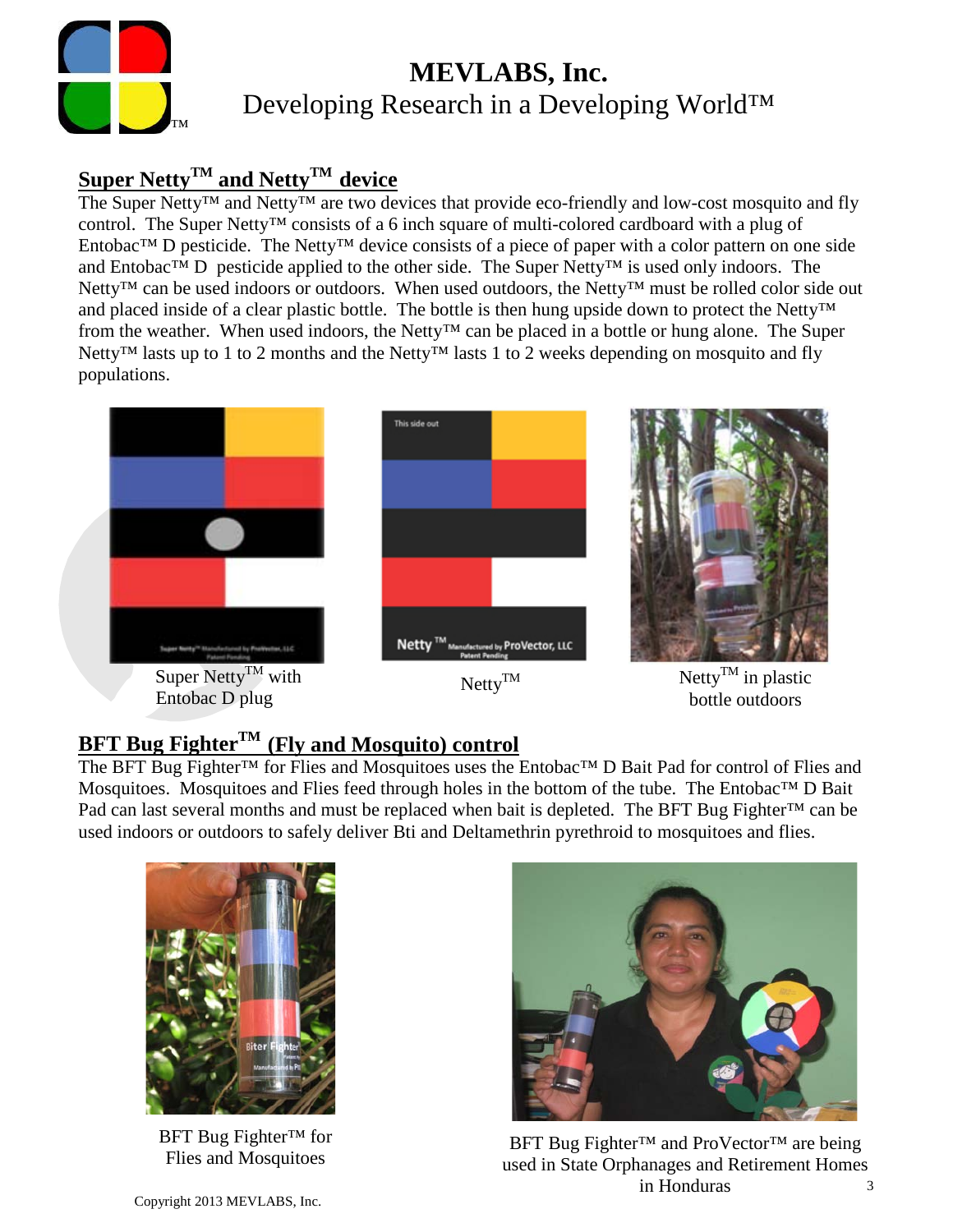

#### **LABORATORY TRIALS ENTOBAC™ used in ProVector™ and ENTOBAC D™**

**Efficacy Study 1. BDIDL-Georgia Southern University** - The efficacy of EntobacTM against *Aedes aegypti* was 80% within 24 hours (graph on right). *Aedes* species transmit dengue virus around the world.



#### **Efficacy Study 2. AFRIMS-Walter Reed Army Institute of Research**

**(Thailand)** - Scientists found a 100% reduction of malaria infected *Anopheles dirus* mosquitoes within 10 days These results indicate a reduced mosquito population and an interruption of the malaria life cycle in the mosquito (American Mosquito Control Association Conference, 2009).



#### **Efficacy Study 3. Adult mosquitoes killed by Entobac™ killed mosquito larvae (***Aedes aegypti***) compared to negative control (p<0.05).**

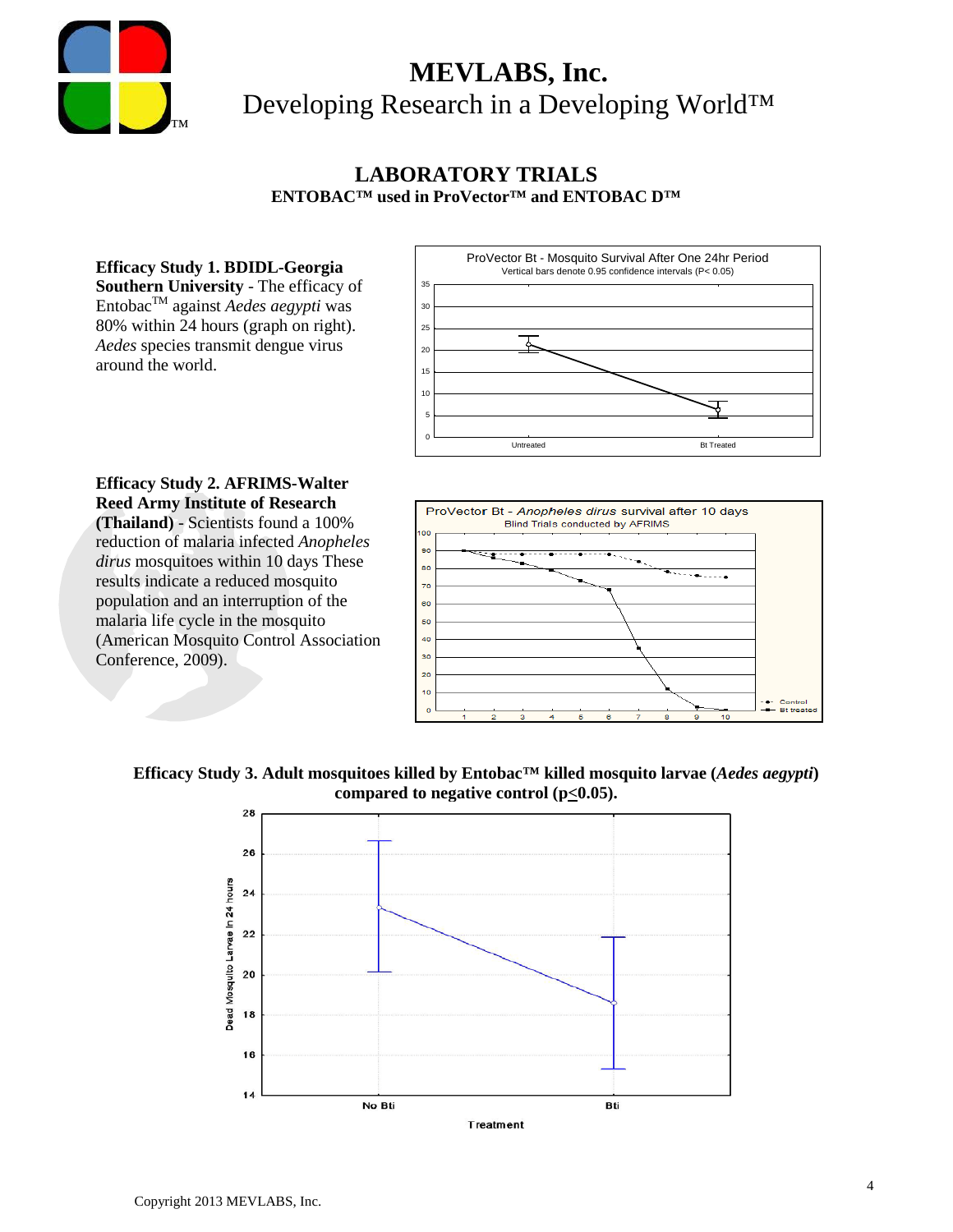

#### **Efficacy Study 4. Comparison between Control, Entobac™ and Entobac™ D on survival of adult flies (***Musca domestica***) and adult Mosquitoes (***Aedes aegypti***); (Chi Square = 27.8, p< 0.05)**

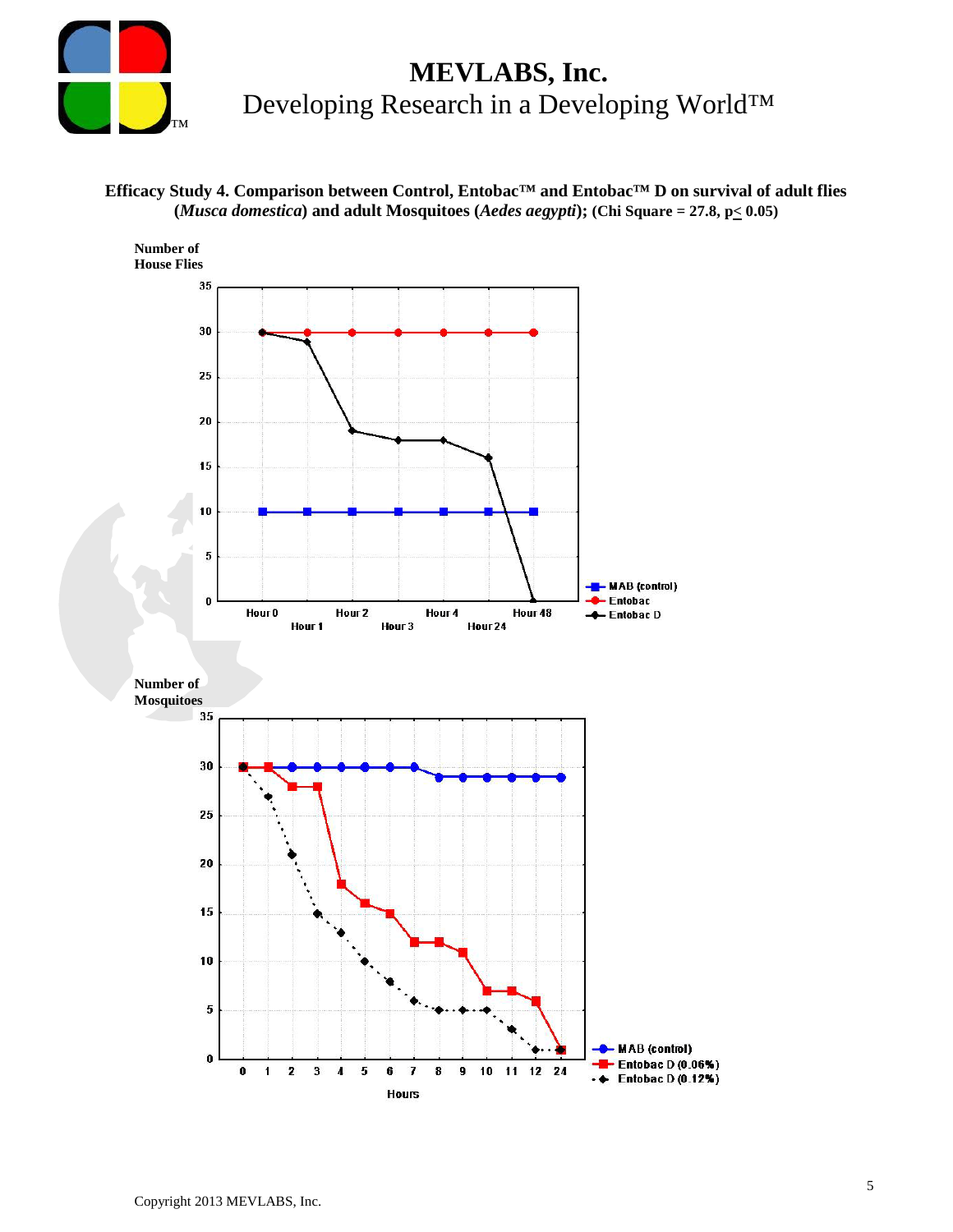

**FIELD TRIALS**

**ProVector™ with Entobac™ and Entobac™ D**

**Efficacy Study 1: Georgia, USA. Within two weeks, the mosquito population at the site with ProVectors™ with Entobac™ Bait Pad (test site) was 3 times lower than the mosquito population at the site with no ProVectors™ (control site).**



**Efficacy Study 2: Kenya, Reduction in Mosquito Populations in Ahero and Nyalenda, Kisumu (2009)**

(Independent Data Collected by US Army Medical Research Unit, Walter Reed Army Institute of Research and Kenya Medical Research Institute)

After one month, there was a significant reduction of mosquitoes in the 9 homes with ProVector over the 7 control homes (Chi-square=9.35, p < 0.05). Mosquitoes returned to normal populations once the bait pads were used up within 5 months. There was a significant difference between the mean percent growth of the ProVector in homes verses the control homes (ANOVA:  $F(1,13)=10.9$ ,  $p < 0.05$ ). The mosquito population was reduced by >60% outside homes with ProVectors in them. Whereas, the mosquito population grew by nearly 75% in the control sites. There was an approximately 135% lower number of mosquitoes around homes with the ProVector™ with Entobac™ than homes without the ProVector™ with Entobac™.

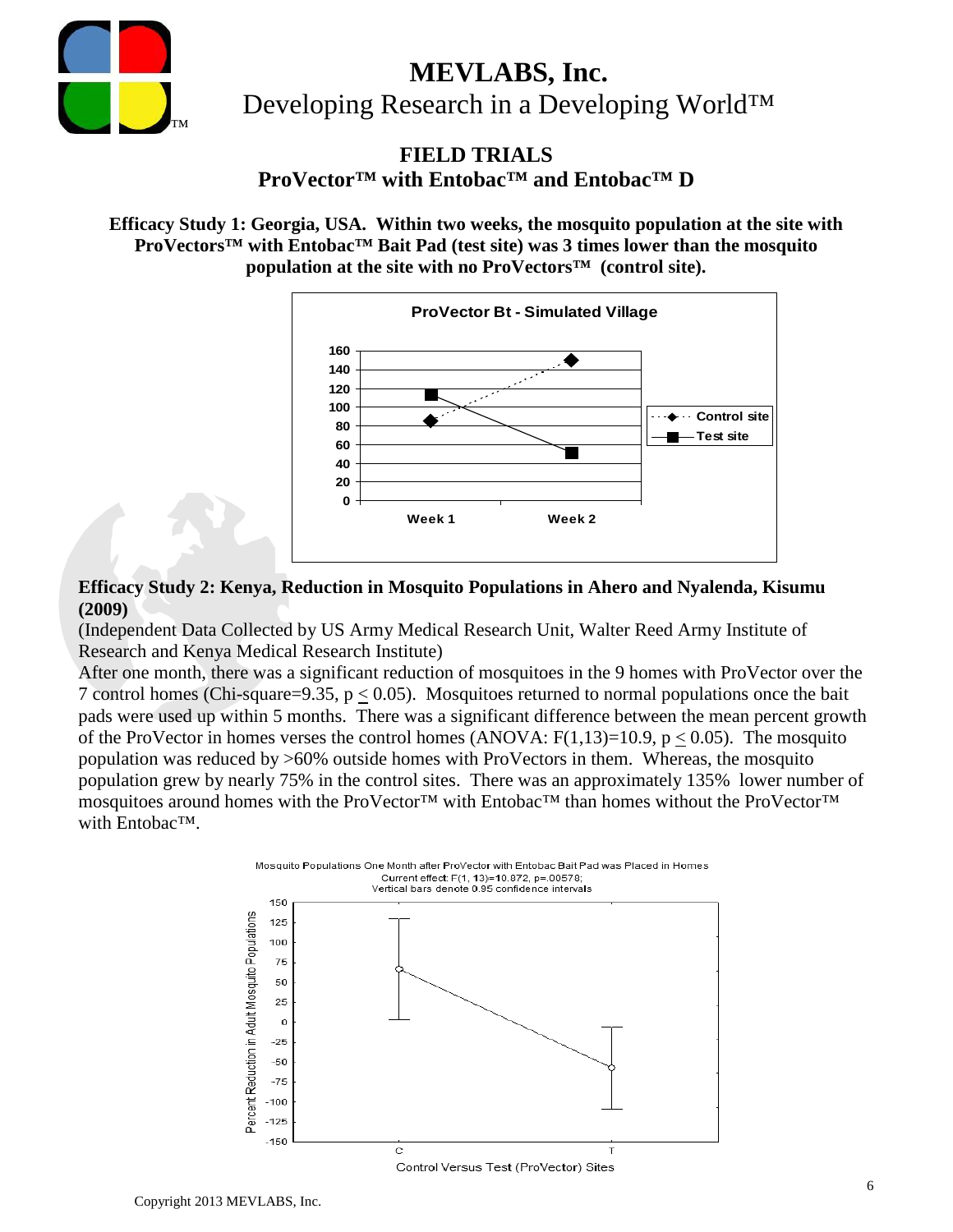

**Efficacy Study 3: Sierra Leone, Roll Back Malaria, WHO Sierra Leone, collected data from heads of family** (2010). This study was conducted in collaboration with Roll Back Malaria, WHO and the Afro European Medical Research Network. Number of mosquitoes was estimated using Boolean Logic subset theory. There was a significant reduction of the estimated number of mosquitoes within 2 weeks. By the end of the study the reduction was from a mean of 800 mosquitoes to 70 mosquitoes counted during each 2 week period.

Estimated Mean Number of Mosquitoes before and after ProVector™ with Entobac™ Bait Pad was placed in Homes in Freetown, Sierra Leon (Data Independently Collected by Roll Back Malaria, World Health Organization.



|                                 | Mean    | Mean    | t-value | df | p    |
|---------------------------------|---------|---------|---------|----|------|
| Pre Estimate vs. 2wk estimate   | 807.93  | 304.133 | 3.580   | 75 | 0.01 |
| Pre Estimate vs. 4wk estimate   | 807.93  | 224.646 | 4.334   | 74 | 0.01 |
| Pre Estimate vs. 6 wk estimate  | 807.93  | 170.717 | 4.541   | 68 | 0.01 |
| Pre Estimate vs. 8 wk estimate  | 807.93  | 107.336 | 4.827   | 64 | 0.01 |
| Pre Estimate vs. 10 wk estimate | 807.937 | 75.435  | 4.956   | 62 | 0.01 |
| Pre Estimate vs. 12 wk estimate | 807.937 | 70.811  | 4.573   | 58 | 0.01 |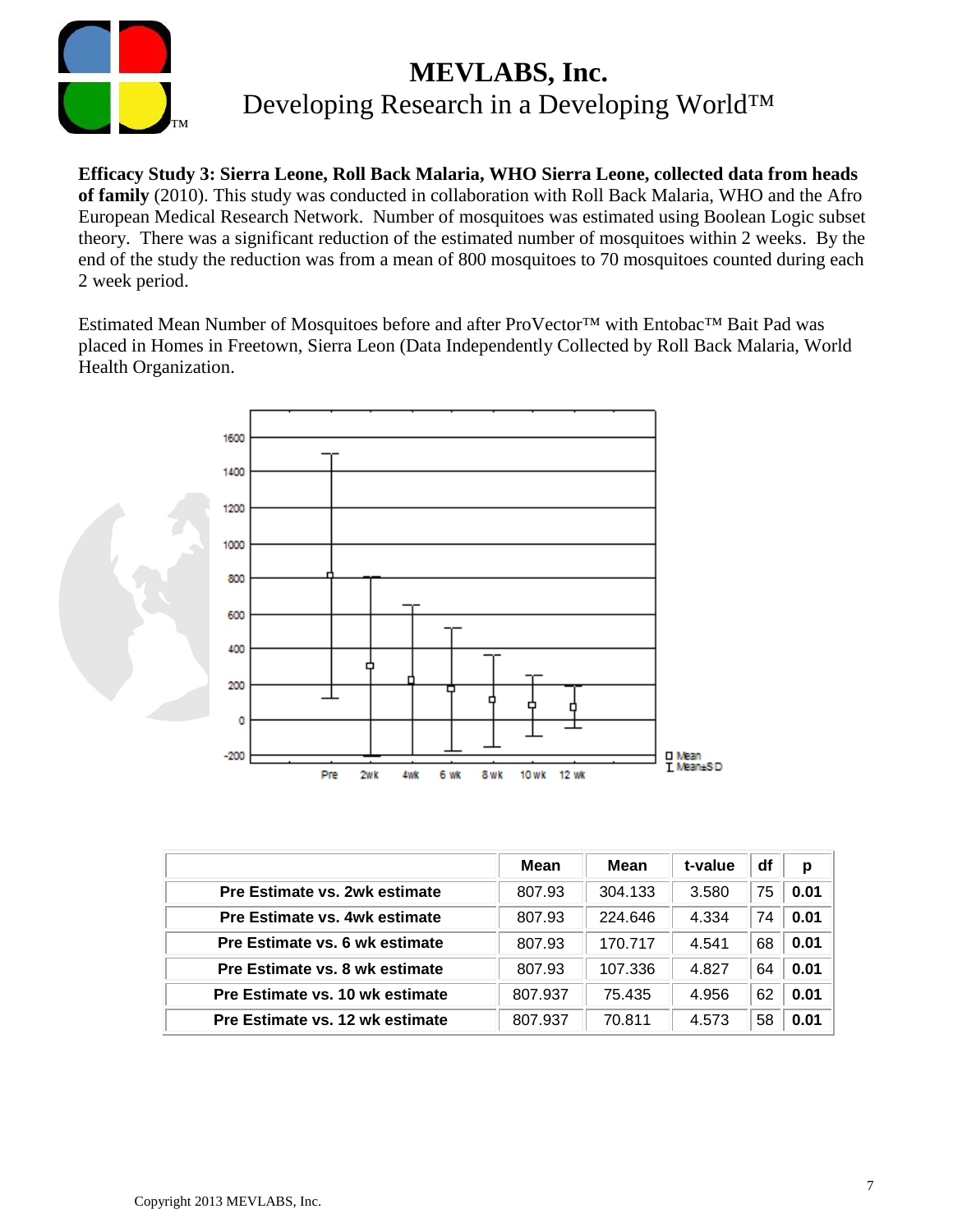

**Efficacy Study 4. Dominican Republic -** Mosquito numbers were significantly reduced after one month of placing ProVector™ with Entobac™ on balconies in a hotel complex (below). Red indicates high and yellow indicates low numbers of mosquitoes in mosquito traps. Hotel staff and management also reported lower numbers of mosquito bites.



Spatial pattern of mosquitoes Before (TOP) ProVector™ with Entobac™ was placed in hotel balconies and After one month of use (BOTTOM).

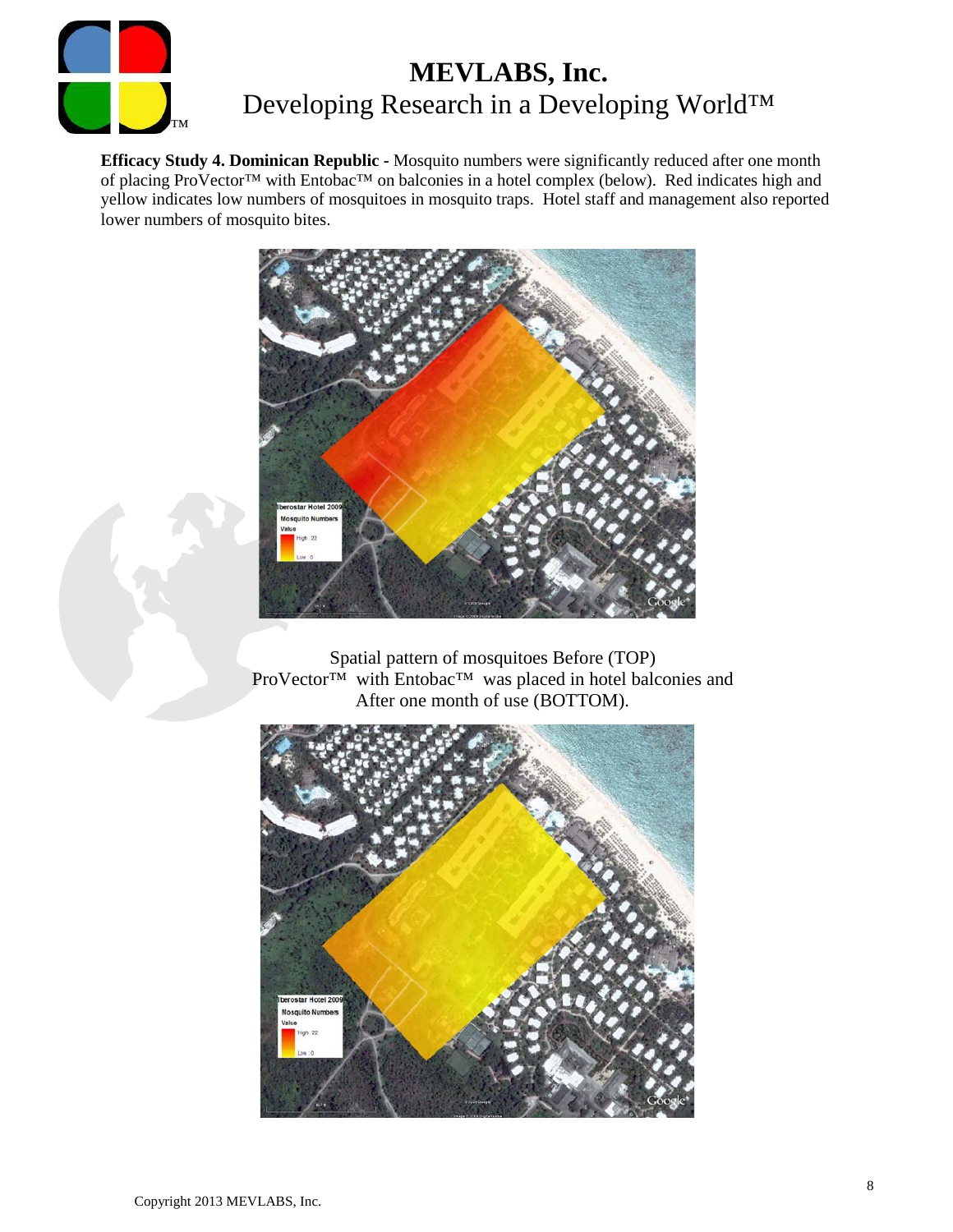

**Efficacy Study 5. The Outdoor Prototype of ProVector™ with Entobac D quickly reduced mosquito populations within one month in southeast Georgia**

**-**



There was a significant reduction in mosquitoes at the Georgia test site within one month Current effect: F(1, 14)=7.0882, p=.01858 Vertical bars denote 0.95 confidence intervals

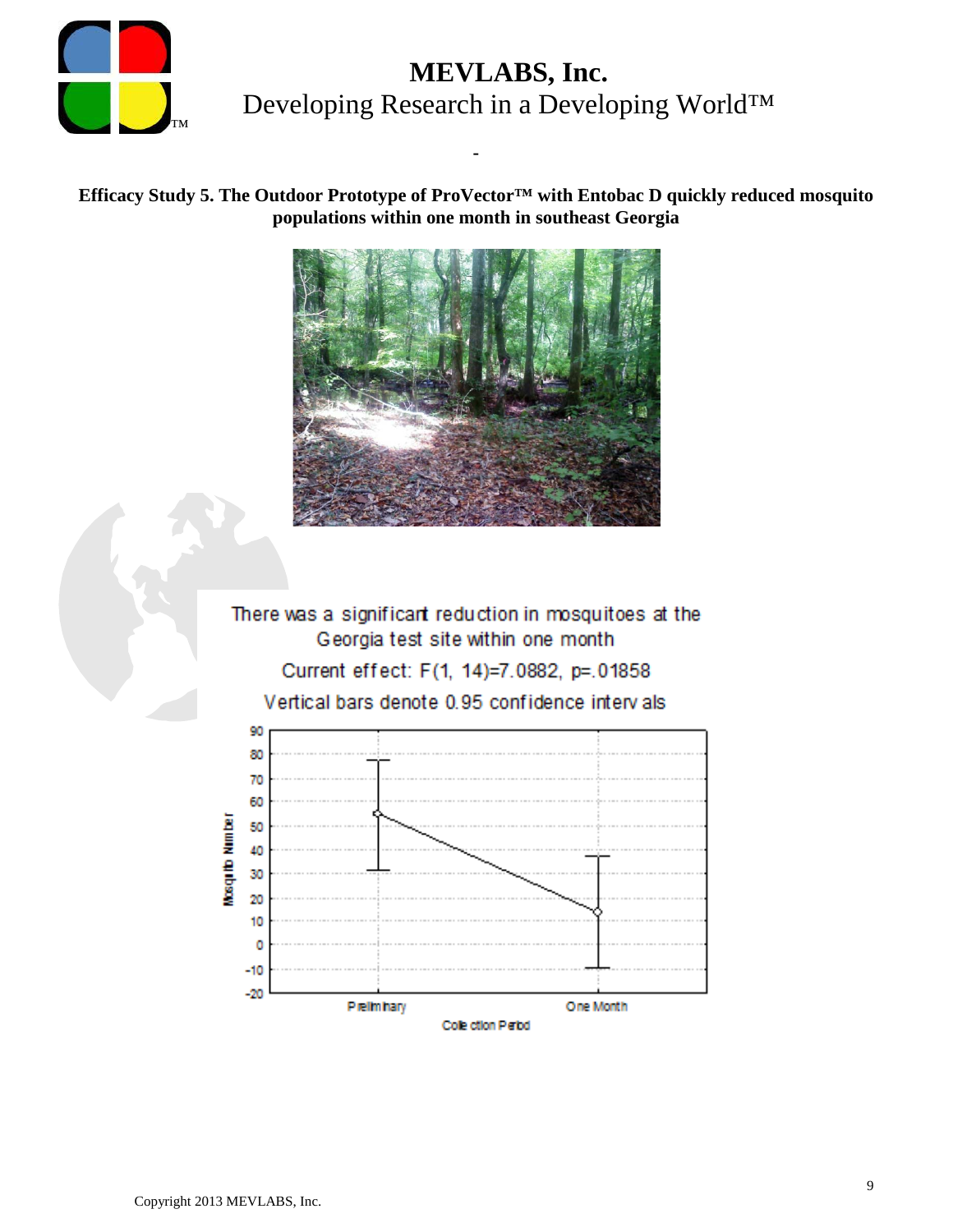

#### **VECTOR CONTROL COMMUNITY PROJECTS**

Fundamental to community health is access to low cost, user friendly and environmentally safe methods of mosquito control. The Vector Control Community Project is a collaborative effort among ProVector, LLC, MEVLABS, Inc., the Afro-European Medical Research Network (AEMRN), and other governmental and non-governmental organizations around the world with the goal of reducing malaria, dengue, and other mosquito-borne diseases as well as diseases spread by flies. To date, over 60 Vector Control Community Projects have been established in more than 35 countries. Some of our partners include: Roll Back Malaria in Sierra Leone, Ministry of Health in Uganda, Children of the Nations (COTN) in the Dominican Republic, Malawi, Uganda, and Sierra Leone, and Riziki Kenya and Serving In Missions (SIM) in Kenya. Vector Control Community Projects introduce our new technology into communities and have resulted in positive feedback from public health workers, community leaders and the local populations. The information gathered has been used to improve the usability and effectiveness of our products. Through these projects, we have received positive feedback of successful and significant reduction in mosquito numbers, not only within the homes or buildings in which they were placed, but also in areas surrounding these communities. We have distributed over 5,000 ProVector devices around the world, helping approximately 35,000 family members and dozens of communities. For example, in Algodon, Domincan Republic, 200 ProVector Bts were disseminated by Children of the Nations (COTN) workers to every home in the village. COTN representatives later reported that when the rains came, "there were Mosquitoes everywhere, EXCEPT in the homes where the ProVector flowers have been placed".

#### **Community Project 1. Women with Infants Receiving Instruction from Dr. Kollars and Riziki team on the Use of ProVector (Photo) and Feedback (Graph) in Kibera Slums in Kenya**

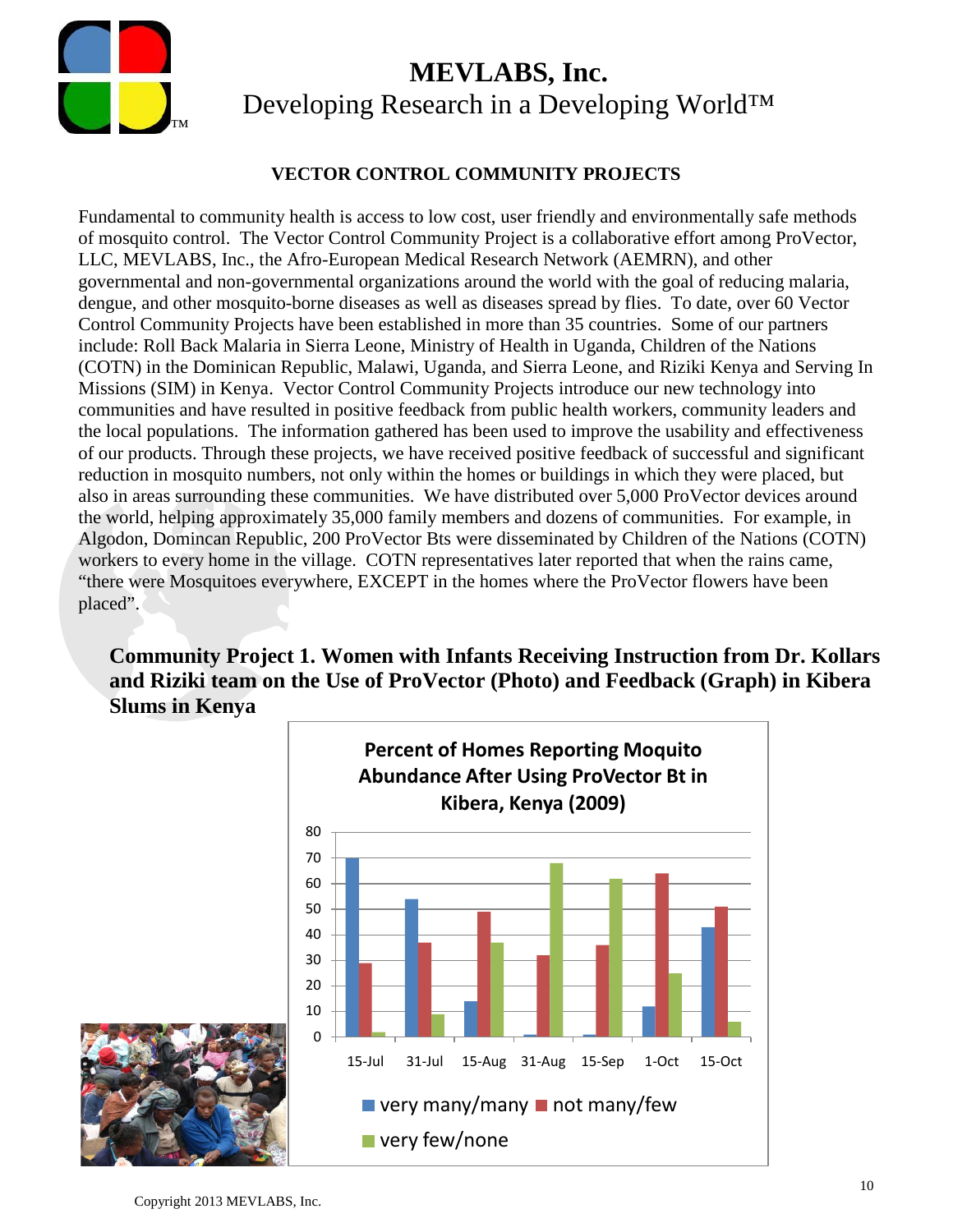

#### **Community Project 2. Estimated Mosquito Populations dropped significantly in Akuse Village located along the Volta River in Ghana (Data Collected Independently Mr. Alfred Clottey, Ministry of Agriculture)**



| T-test for Independent Samples (Ghana 2009) Note: Variables were treated as independent samples Include<br>condition: v1="Akuse" |      |                                                   |            |  |   |  |  |
|----------------------------------------------------------------------------------------------------------------------------------|------|---------------------------------------------------|------------|--|---|--|--|
|                                                                                                                                  | Mean | Mean                                              | t-value df |  | р |  |  |
| <b>Pre Estimate vs. 2 wk Estimate</b>                                                                                            |      | 91.26667 68.13333 0.912247 28 0.369427            |            |  |   |  |  |
| Pre Estimate vs. 4 wk Estimate                                                                                                   |      | 91.26667 60.60000 1.214211 28 0.234809            |            |  |   |  |  |
| Pre Estimate vs. 6 wk Estimate                                                                                                   |      | 91.26667 48.66667 1.791907 28 0.083962            |            |  |   |  |  |
| Pre Estimate vs. 8 wk Estimate                                                                                                   |      | 91.26667 29.40000 2.841166 28 0.01                |            |  |   |  |  |
| Pre Estimate vs. 10 wk Estimate                                                                                                  |      | $91.26667$ $25.33333$ $3.010144$ $28$ <b>0.01</b> |            |  |   |  |  |
| Pre Estimate vs. 12 wk Estimate                                                                                                  |      | $91.26667$ 30.26667 2.762340 28 0.01              |            |  |   |  |  |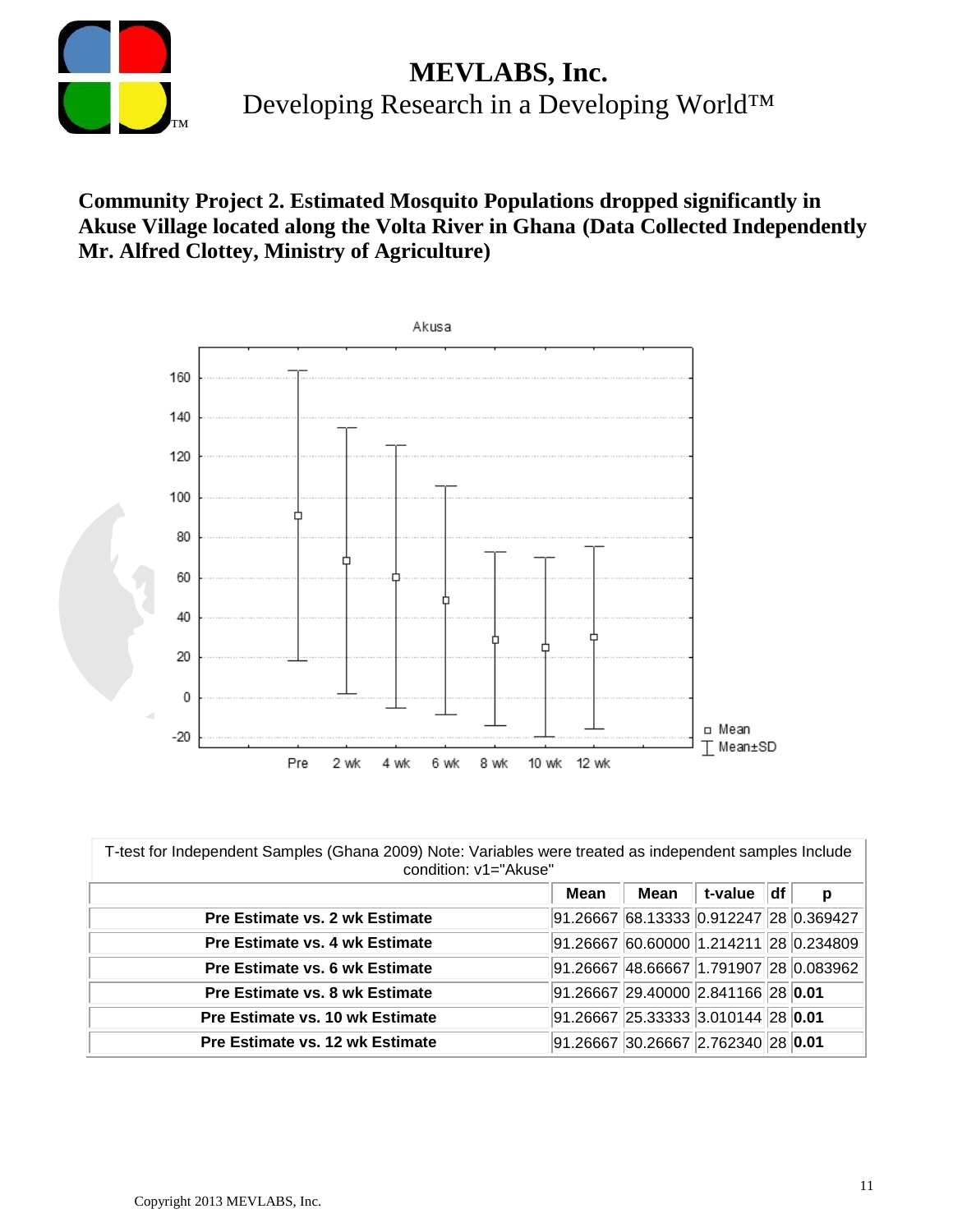

**Community Project 3. Estimated Mosquito Populations dropped significantly in Eldoret Village, Kenya.**

#### **Estimated Mean Number of Mosquitoes before** and after ProVector with 6 month bait pad was placed in homes in Eldoret, Kenya (Courtesy Revival Power Outreach, Switzerland, 2010)



| T-test for Independent Samples (Eldoret Kenya) Note: Variables were treated as independent samples |          |          |          |    |      |  |
|----------------------------------------------------------------------------------------------------|----------|----------|----------|----|------|--|
|                                                                                                    | Mean     | Mean     | t-value  | df | р    |  |
| Pre Test vs. 2 wk                                                                                  | 74.54545 | 42.63636 | 2.220277 | 86 | 0.05 |  |
| Pre Test vs. 4 wk                                                                                  | 74.54545 | 31.00000 | 3.058479 | 86 | 0.01 |  |
| Pre Test vs. 6 wk                                                                                  | 74.54545 | 26.62791 | 3.290119 | 85 | 0.01 |  |
| Pre Test vs. 8 wk                                                                                  | 74.54545 | 22.25000 | 3.585900 | 86 | 0.01 |  |
| Pre Test vs. 10 wk                                                                                 | 74.54545 | 14.20455 | 4.313055 | 86 | 0.01 |  |
| Pre Test vs. 12 wk                                                                                 | 74.54545 | 5.90909  | 5.057206 | 86 | 0.01 |  |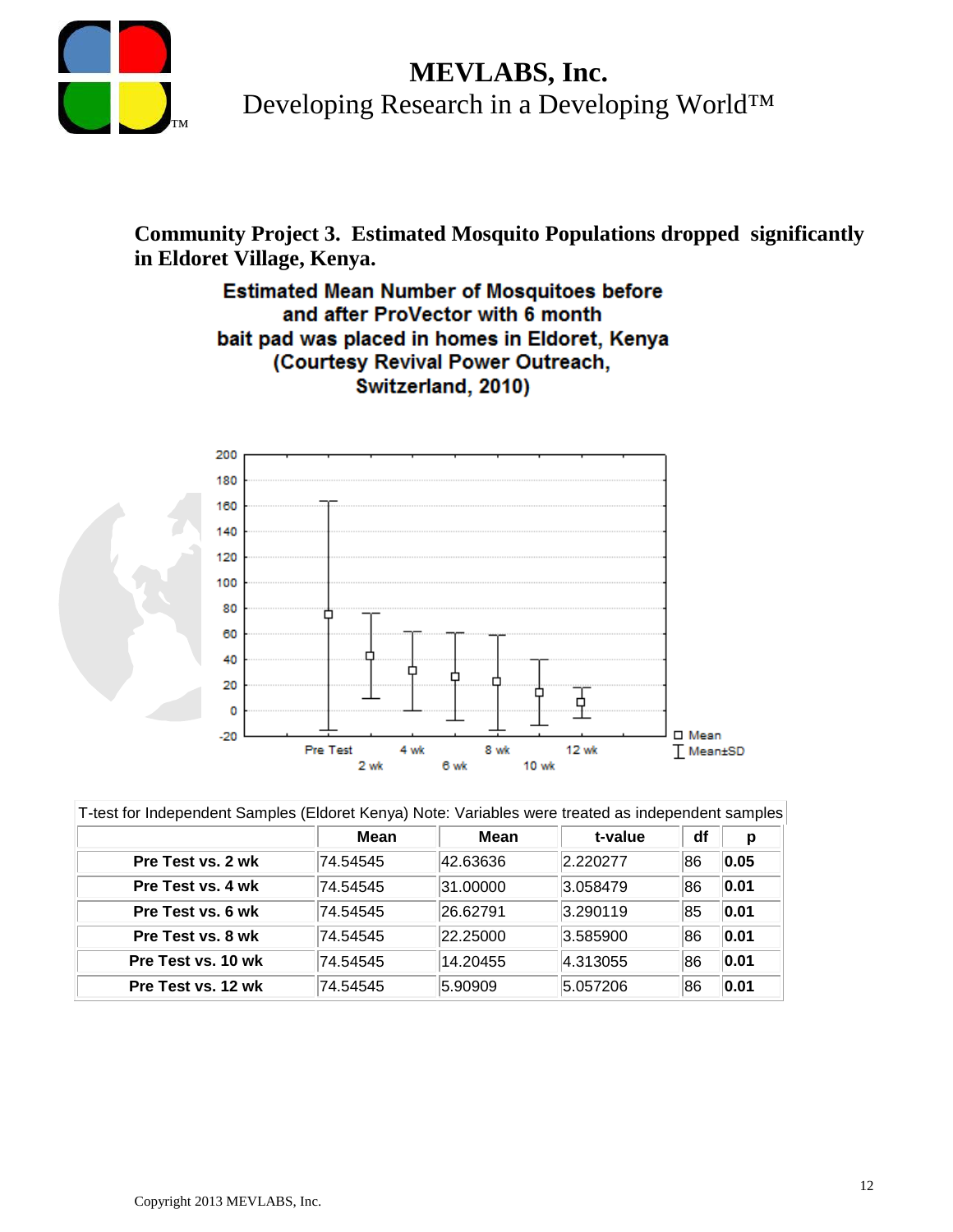

# **MEVLABS, Inc.**

Developing Research in a Developing World™

**Community Project 4. Estimated Mosquito Populations dropped significantly in Nairobi, Kenya.**



| T-test for Independent Samples (Nairobi Julius fuzzy) Note: Variables were treated as independent samples |          |          |             |    |          |  |  |
|-----------------------------------------------------------------------------------------------------------|----------|----------|-------------|----|----------|--|--|
|                                                                                                           | Mean     | Mean     | t-value     | df | p        |  |  |
| <b>Pre Test vs. 2 wk estimate</b>                                                                         | 39.02564 | 39.07143 | $-0.010605$ | 79 | 0.991566 |  |  |
| <b>Pre Test vs. 4 wk estimate</b>                                                                         | 39.02564 | 32.76190 | 1.565560    | 79 | 0.121449 |  |  |
| Pre Test vs. 6 wk estimate                                                                                | 39.02564 | 27.95238 | 2.844185    | 79 | 0.01     |  |  |
| Pre Test vs. 8 wk estimate                                                                                | 39.02564 | 24.80952 | 3.612222    | 79 | 0.01     |  |  |
| Pre Test vs. 10 wk estimate                                                                               | 39.02564 | 21.90476 | 4.337077    | 79 | 0.01     |  |  |
| Pre Test vs. 12 wk estimate                                                                               | 39.02564 | 18.61905 | 5.098409    | 79 | 0.01     |  |  |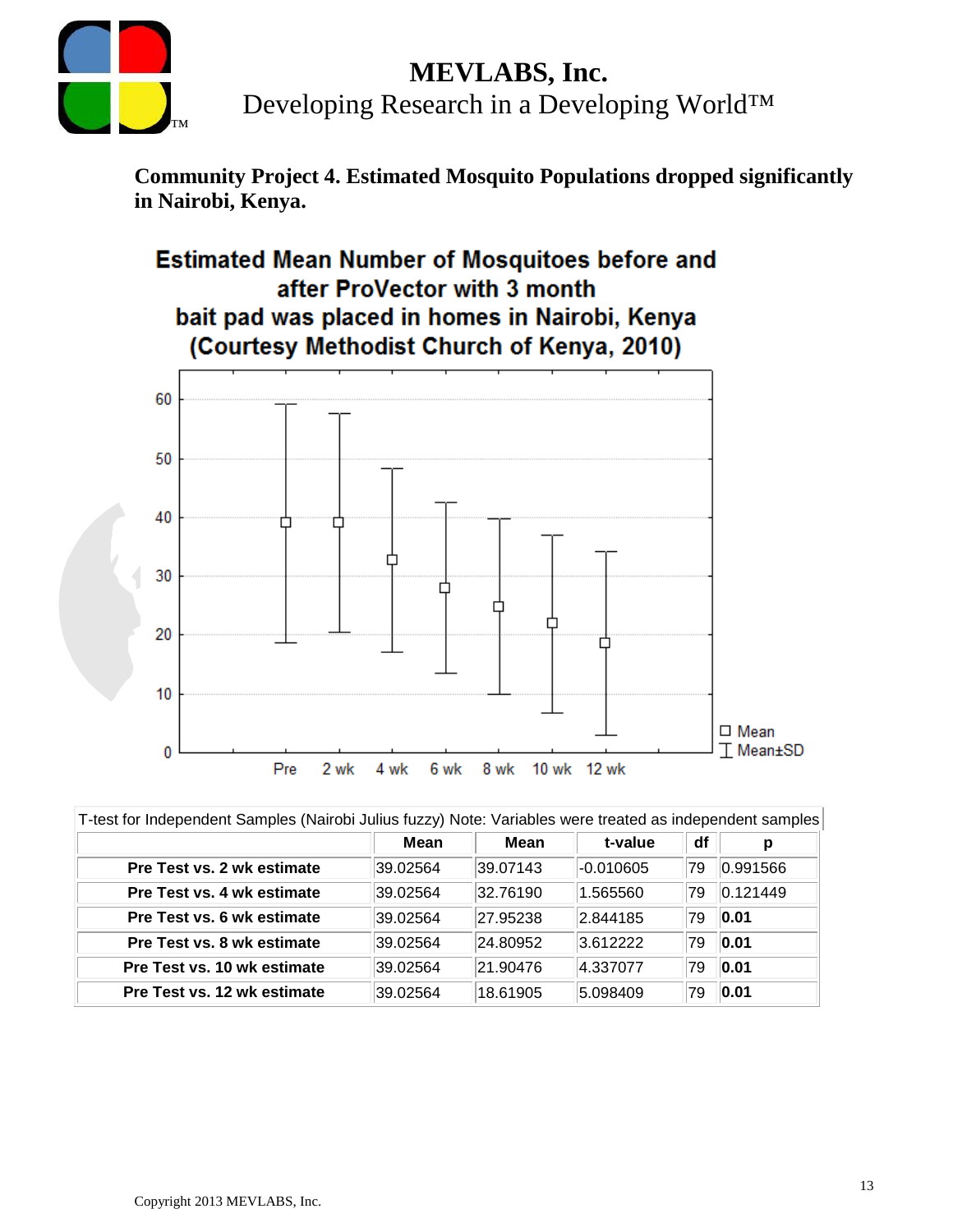### **MEVLABS, Inc.**



Developing Research in a Developing World™

**Community Project 5. Estimated Mosquito Populations dropped significantly in Shimu Village, Kenya.**

**Estimated Mean Number of Mosquitoes before** and after ProVector with 3 month bait pad was placed in homes and hospital ward in Shimu /Kitale, Kenya (Survey Data courtesy Revival Power **Outreach and AEMRN, 2010)** 



| T-test for Independent Samples (Shima Kitale) Note: Variables were treated as independent samples |  |  |
|---------------------------------------------------------------------------------------------------|--|--|
|                                                                                                   |  |  |

|                                    | Mean     | Mean     | t-value  | df            | p    |
|------------------------------------|----------|----------|----------|---------------|------|
| Before Estimate vs. 2 wk estimate  | 16.33841 | 5.198864 | 5.662771 | 338           | 0.01 |
| Before Estimate vs. 4 wk estimate  | 16.33841 | 4.289080 | 6.072487 | 336           | 0.01 |
| Before Estimate vs. 6 wk estimate  | 16.33841 | 4.043103 | 6.232878 | 336           | 0.01 |
| Before Estimate vs. 8 wk estimate  | 16.33841 | 3.272189 | 6.609907 | 331           | 0.01 |
| Before Estimate vs. 10 wk estimate | 16.33841 | 2.050000 | 7.201251 | $ 322\rangle$ | 0.01 |
| Before Estimate vs. 12 wk estimate | 16.33841 | 3.157051 | 6.445665 | 318           | 0.01 |